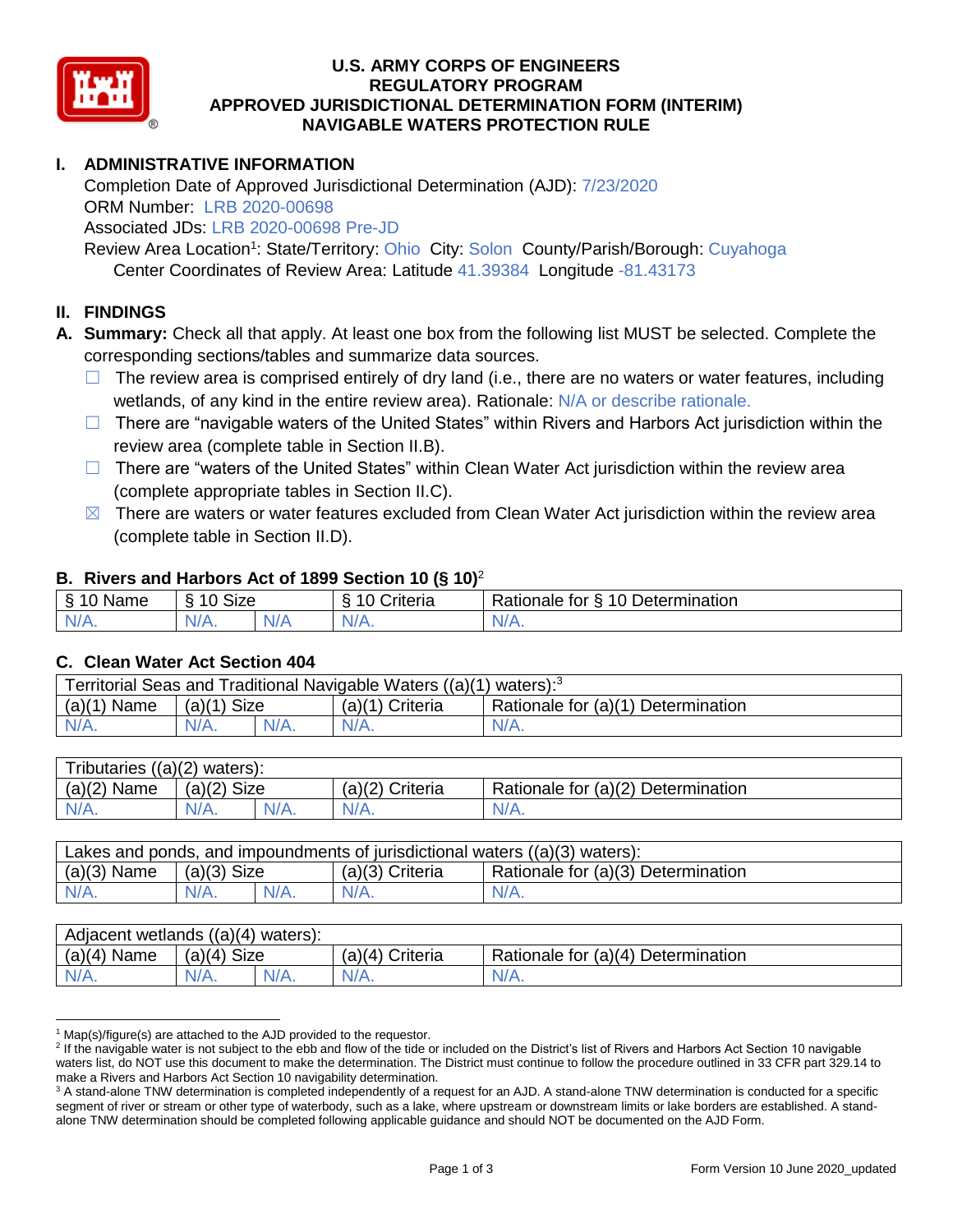

### **U.S. ARMY CORPS OF ENGINEERS REGULATORY PROGRAM APPROVED JURISDICTIONAL DETERMINATION FORM (INTERIM) NAVIGABLE WATERS PROTECTION RULE**

# **D. Excluded Waters or Features**

| Excluded waters $((b)(1) - (b)(12))$ : <sup>4</sup> |                       |                  |                                                                                                                                                                                                |                                                                                                                                                                             |  |
|-----------------------------------------------------|-----------------------|------------------|------------------------------------------------------------------------------------------------------------------------------------------------------------------------------------------------|-----------------------------------------------------------------------------------------------------------------------------------------------------------------------------|--|
| <b>Exclusion Name</b>                               | <b>Exclusion Size</b> |                  | Exclusion <sup>5</sup>                                                                                                                                                                         | Rationale for Exclusion Determination                                                                                                                                       |  |
| <b>Storm Water</b><br>Pond                          | 0.575                 | $\text{acre}(s)$ | (b)(10)<br>Stormwater<br>control feature<br>constructed or<br>excavated in<br>upland or in a<br>non-jurisdictional<br>water to convey,<br>treat, infiltrate, or<br>store stormwater<br>runoff. | The pond was constructed as part of a storm<br>water feature for the site in approximately 2000<br>when the access road and cul-de-sac were<br>constructed on the property. |  |

# **III. SUPPORTING INFORMATION**

- **A. Select/enter all resources** that were used to aid in this determination and attach data/maps to this document and/or references/citations in the administrative record, as appropriate.
	- $\boxtimes$  Information submitted by, or on behalf of, the applicant/consultant: Water Resources Delineation Report 21.7 Acres Solon Road

This information is sufficient for purposes of this AJD.

Rationale: N/A or describe rationale for insufficiency (including partial insufficiency).

 $\Box$  Data sheets prepared by the Corps: Title(s) and/or date(s).

☒ Photographs: Aerial and Other: Google Earth – 1994, 2000, 2003-2007, 2009-2010, 2012, 2014-2019 and Site Photos provided by applicant 16 July 2019

- ☒ Corps site visit(s) conducted on: 19 June 2020 Jay Auto Group 2019-001369
- $\Box$  Previous Jurisdictional Determinations (AJDs or PJDs): ORM Number(s) and date(s).
- ☐ Antecedent Precipitation Tool: *provide detailed discussion in Section III.B*.
- ☒ USDA NRCS Soil Survey: USDA/NRCS Web Soil Survey 8 July 2020
- ☒ USFWS NWI maps: USFWS Solon, Ohio 8 July 2020
- ☒ USGS topographic maps: Chagrin Falls Ohio 1:24,000 2019, 2010 and 1994

## **Other data sources used to aid in this determination:**

| Data Source (select)              | Name and/or date and other relevant information |
|-----------------------------------|-------------------------------------------------|
| <b>USGS Sources</b>               | N/A.                                            |
| <b>USDA Sources</b>               | N/A                                             |
| <b>NOAA Sources</b>               | N/A                                             |
| <b>USACE Sources</b>              | $N/A$ .                                         |
| <b>State/Local/Tribal Sources</b> | $N/A$ .                                         |
| <b>Other Sources</b>              | N/A                                             |

## **B. Typical year assessment(s):** N/A

 <sup>4</sup> Some excluded waters, such as (b)(2) and (b)(4), may not be specifically identified on the AJD form unless a requestor specifically asks a Corps district to do so. Corps districts may, in case-by-case instances, choose to identify some or all of these waters within the review area.

 $5$  Because of the broad nature of the (b)(1) exclusion and in an effort to collect data on specific types of waters that would be covered by the (b)(1) exclusion, four sub-categories of (b)(1) exclusions were administratively created for the purposes of the AJD Form. These four sub-categories are not new exclusions, but are simply administrative distinctions and remain (b)(1) exclusions as defined by the NWPR.